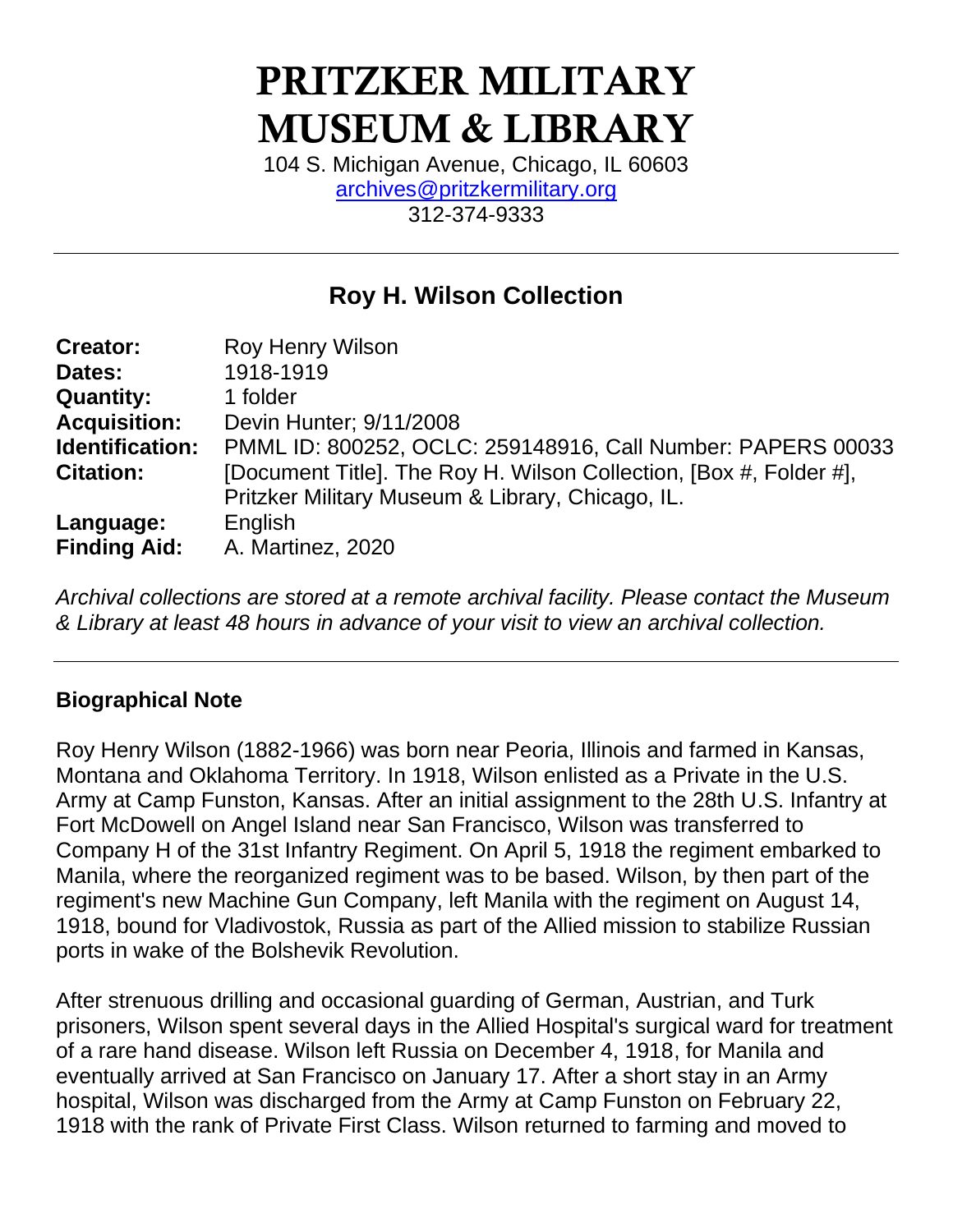rural Richland County, Montana where he lived most of the remainder of his life. Roy Wilson died in May 1966, and is buried in Enid, Oklahoma.

### **Scope and Content of the Collection**

The bulk of the Wilson Journal covers the time between March 1918 and February 1919, during Wilson's deployment with the 31st Infantry to Siberia. The journal entries occur several times per week and recap the day's events. Wilson's attention is most focused on the daily life of Army training and transport, including posts in San Francisco, Manila, Guam and Vladivostok, Russia. Journal entries written aboard the US Army Transports Sherman and Thomas provide insight into the regiment's through the Pacific. The journal also provides detail on Wilson's shore leaves at Honolulu, Guam and Nagasaki, and a description of the Hospital Ward in Vladivostok. Throughout his journal, Wilson is primarily interested in describing local conditions and geography.

#### **Rights**

Copyrights held by Devin Hunter were transferred to the Pritzker Military Museum & Library. All other rights are held by the author or publisher. Users assume responsibility for following copyright laws as established by US Code Title 17.

#### **Separations**

| <b>Item ID</b> | Call<br><b>Number</b> | <b>Description</b>                                                                    | <b>Location</b>               |
|----------------|-----------------------|---------------------------------------------------------------------------------------|-------------------------------|
| 702721         | 02513                 | PHOTO Postcard of unknown soldier from the US Army<br>9th Infantry Regiment, ca. 1918 | <b>PHOTO</b><br><b>Box 21</b> |

#### **Key Subjects**

This collection is indexed under the following headings in the Library's online catalog. Researchers interested in materials about related topics, persons, or places should search the catalog using these subject headings.

#### **Subjects**

Soviet Union—History—Allied intervention, 1918-1920 Soviet Union—History—Revolution, 1917-1921—Participation, American Soviet Union—History—Revolution, 1917-1921—Personal narratives, American.